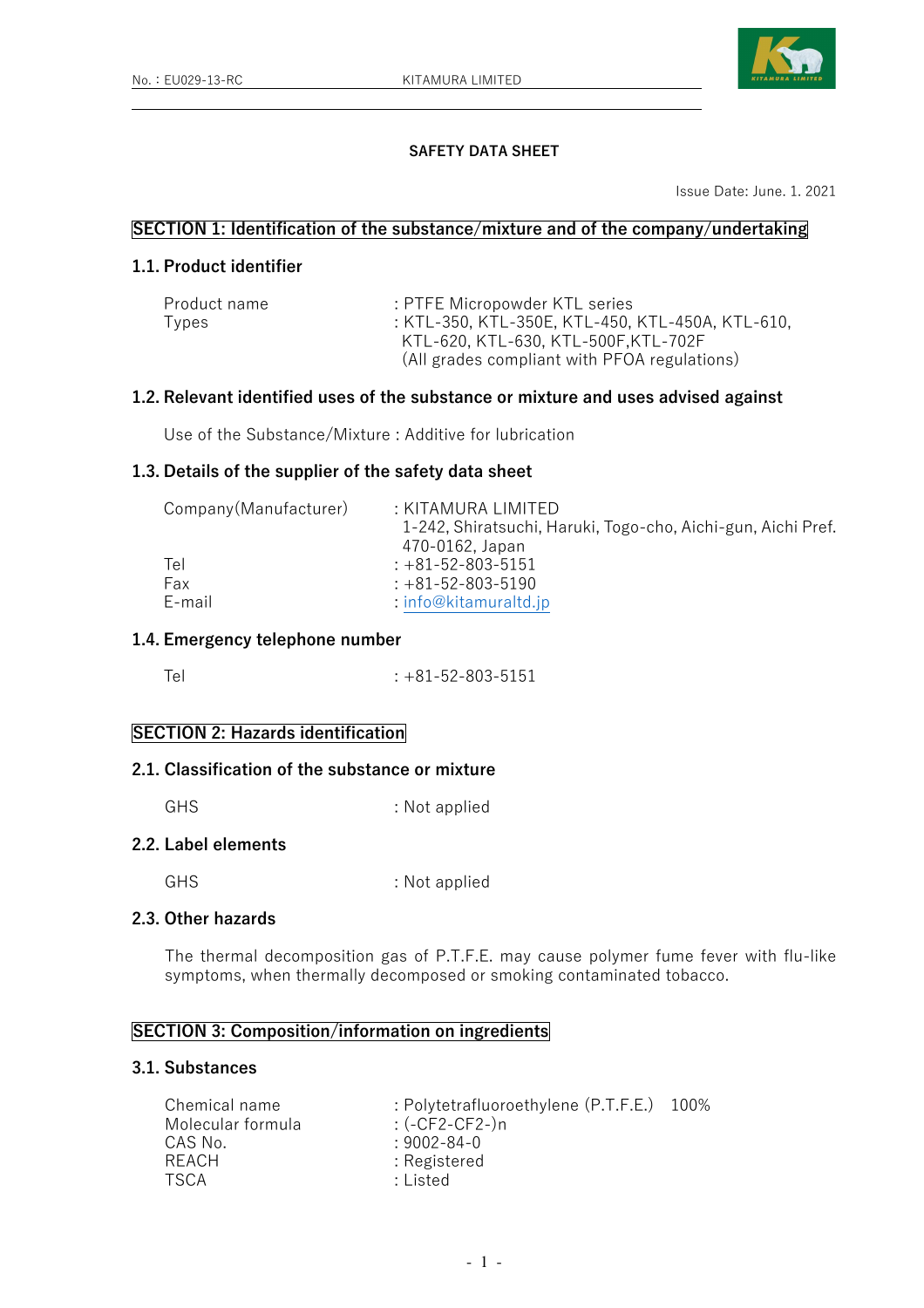

IECSC : Listed

#### 3.2. Mixtures

Not applicable

### SECTION 4: First aid measures

### 4.1. Description of first aid measures

| Inhalation   | : Remove from exposure. Move to fresh air in case of<br>accidental inhalation of dust or decomposition gas.<br>Consult a physician. |
|--------------|-------------------------------------------------------------------------------------------------------------------------------------|
| Skin contact | : Wash skin with soap and water.                                                                                                    |
| Eye contact  | : Hold eyelids apart and flush eyes with plenty of water for<br>at least 15 minutes.                                                |
| Ingestion    | : No hazards which require special first aid measures.                                                                              |

#### 4.2. Most important symptoms and effects, both acute and delayed

| Symptoms | : Polymer fume fever |
|----------|----------------------|
|----------|----------------------|

#### 4.3. Indication of any immediate medical attention and special treatment needed

Treatment : Treat symptomatically.

## SECTION 5: Firefighting measures

#### 5.1. Extinguishing media

All extinguishing agents suitable. (Water, Carbon dioxide, Foam, Dry chemical)

#### 5.2. Special hazards arising from the substance or mixture

 Highly toxic fumes may be emitted. (Hydrogen fluoride [HF], Carbonyl fluoride, Carbon monoxide, Low molecular weight Fluorocarbons)

#### 5.3. Advice for firefighters

 Wear self-contained breathing apparatus. Wear suitable protective equipment. Wear neoprene gloves during cleaning up work after a fire.

### SECTION 6: Accidental release measures

### 6.1. Personal precautions, protective equipment and emergency procedures

 Ventilate the area. Refer to protective measures listed in sections 7 and 8. Material can create slippery conditions.

### 6.2. Environmental precautions

No special environmental precautions required.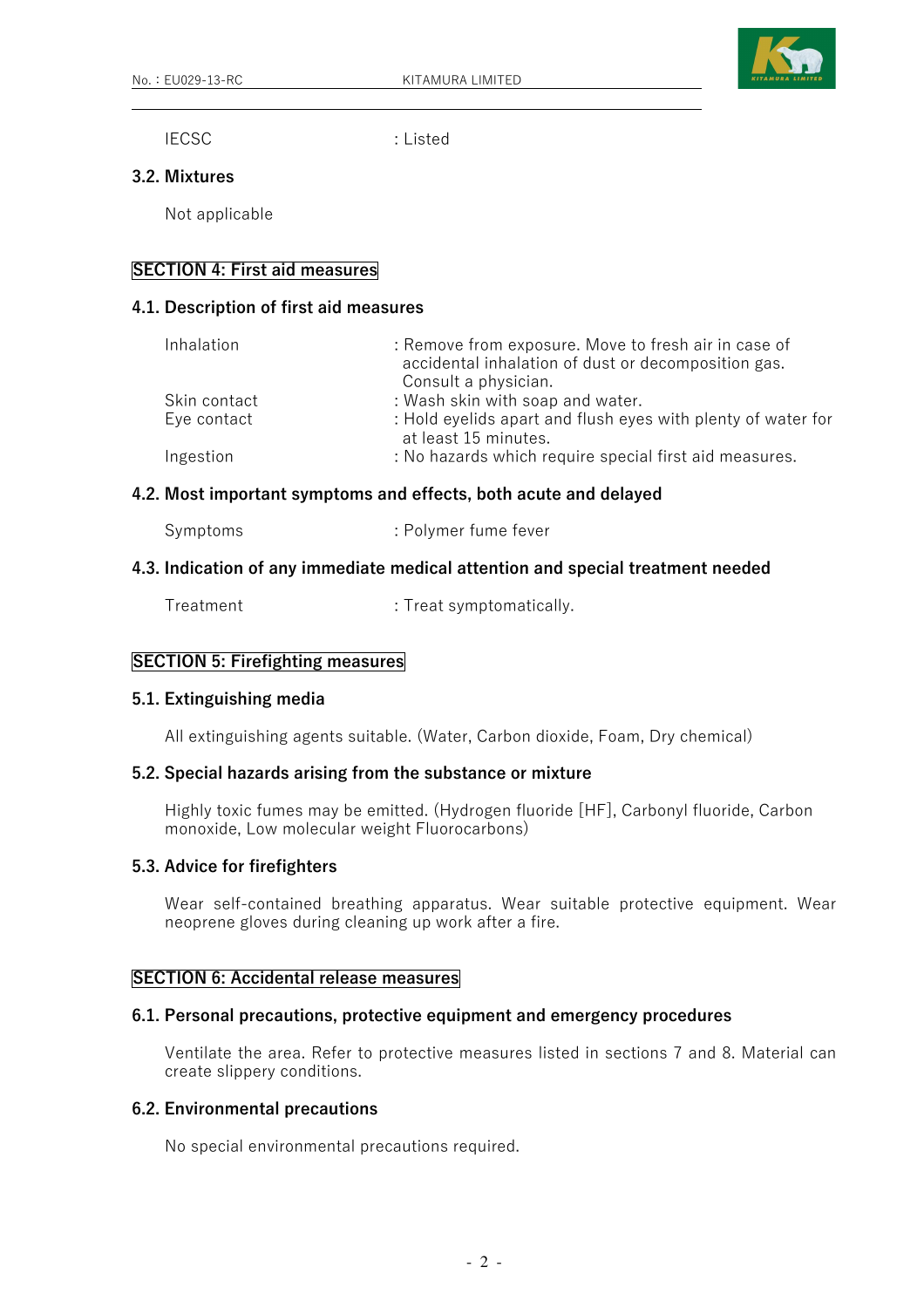

#### 6.3. Methods and material for containment and cleaning up

 Clean up promptly by sweeping or vacuum. Recommend using mechanical handling equipment.

#### 6.4. Reference to other sections

For disposal instructions see section 13.

## SECTION 7: Handling and storage

#### 7.1. Precautions for safe handling

 Avoid breathing dust. Avoid contamination of smoking materials with PTFE. All heated processing equipment must be vented to atmosphere outside the building, because decomposition starts at temperatures above about 250℃.

#### 7.2. Conditions for safe storage, including any incompatibilities

 No special precautions. Avoid contamination. Keep containers closed in a dry and wellventilated place.

#### 7.3. Specific end use(s)

No data available

#### SECTION 8: Exposure controls/personal protection

#### 8.1. Control parameters

No data available

## 8.2. Exposure controls

| Engineering controls          | : Use general or local exhaust ventilation to meet the<br>exposure requirement.                                                            |
|-------------------------------|--------------------------------------------------------------------------------------------------------------------------------------------|
| Personal protective equipment |                                                                                                                                            |
| Respiratory protection        | : Mask to avoid irritation in dusty situations.                                                                                            |
| Skin protection               | : Heat resistant gloves. If there is a potential for contact<br>with hot or molten material, wear heat resistant clothing<br>and footwear. |
| Eye protection                | : Safety glasses with side-shields.                                                                                                        |
|                               | Additional recommendations: Avoid contamination of smoking materials with polymer<br>dust.                                                 |

## SECTION 9: Physical and chemical properties

#### 9.1. Information on basic physical and chemical properties

| : White powder              |
|-----------------------------|
| : None or light acid odour  |
| : Not applicable            |
| : 320°C or more             |
| : Does not flash (Open cup) |
|                             |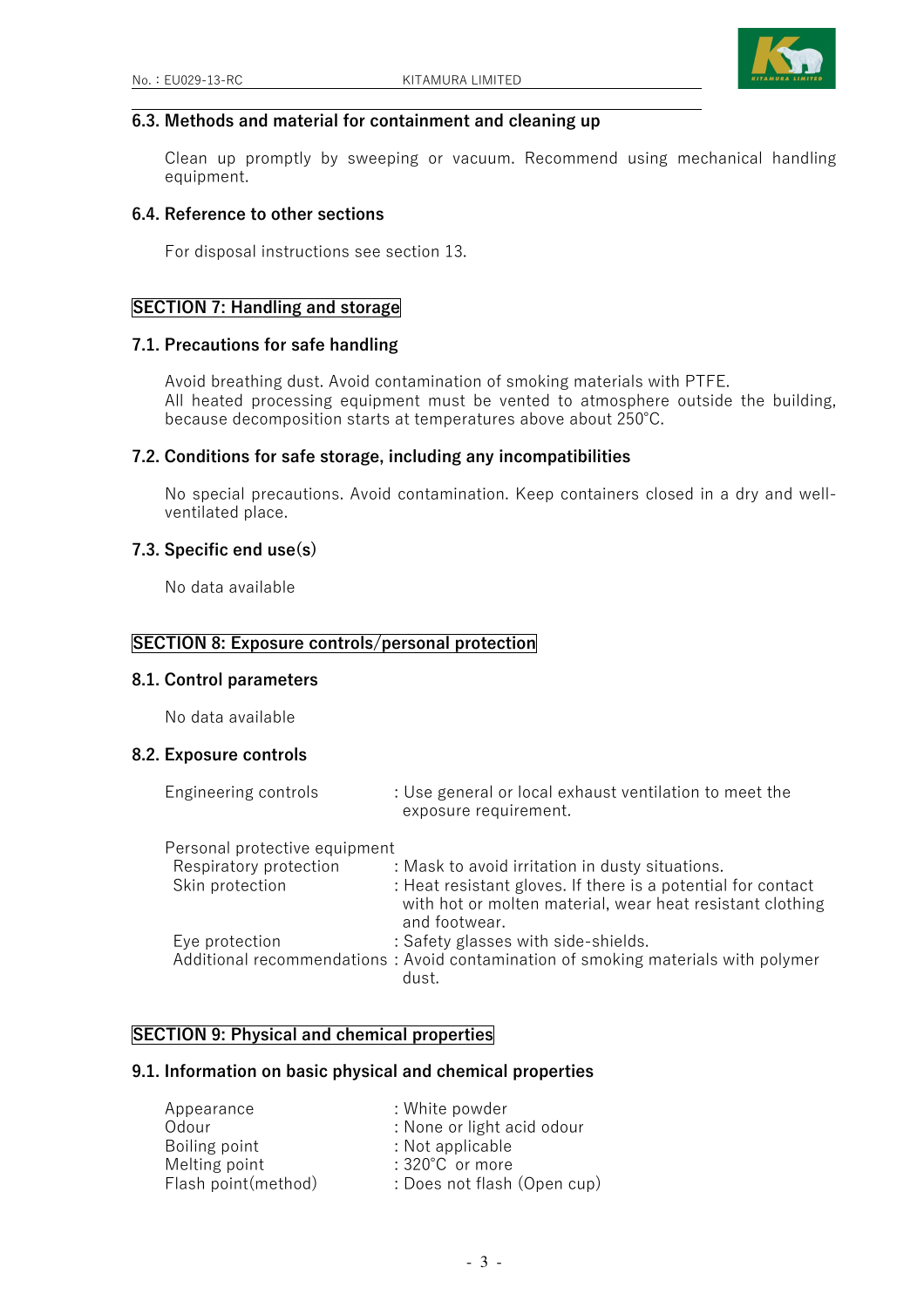

| Autoflammability                 | : Not applicable                                               |
|----------------------------------|----------------------------------------------------------------|
| Ignition temperature             | : If heated in air in the absence of a flame, it will start to |
|                                  | burn at about 575°C.                                           |
| Oxidizing properties             | : Non-oxidizing                                                |
| Explosive limits                 | : Not applicable                                               |
| Vapour pressure(20°C)            | : Not applicable                                               |
| Water solubility $(20^{\circ}C)$ | : Insoluble                                                    |
| рH                               | : Not applicable                                               |
| Viscosity                        | : Not applicable                                               |

#### 9.2. Other information

No data available

## SECTION 10: Stability and reactivity

#### 10.1. Reactivity

No decomposition if stored and applied as directed.

#### 10.2. Chemical stability

Stable

### 10.3. Possibility of hazardous reactions

 During heating, small amounts of hazardous gases and/or particulate matter may be released.

 These may irritate eyes, nose and throat. Large molten masses may give off hazardous gases.

Stable under normal conditions.

#### 10.4. Conditions to avoid

 To avoid thermal decomposition, do not overheat. Abnormally long processing time or high temperatures can produce irritating and toxic fumes. Stable under normal conditions.

#### 10.5. Incompatible materials

 Avoid from powdered metals. Finely divided aluminium, potent oxidizers like fluorine (F2), related compounds. Reacts with molten alkali metals and finely divided magnesium and aluminum at temperatures above 425℃.

### 10.6. Hazardous decomposition products

 Hydrogen fluoride (HF), Carbonyl fluoride, Carbon monoxide, and Low molecular weight fluorocarbons.

#### SECTION 11: Toxicological information

#### 11.1. Information on toxicological effects

| Acute toxicity Oral LD50 | : Mouse 1,250mg mg/kg, Rat 12,500mg/kg |
|--------------------------|----------------------------------------|
| Primary skin irritation  | : Not irritant                         |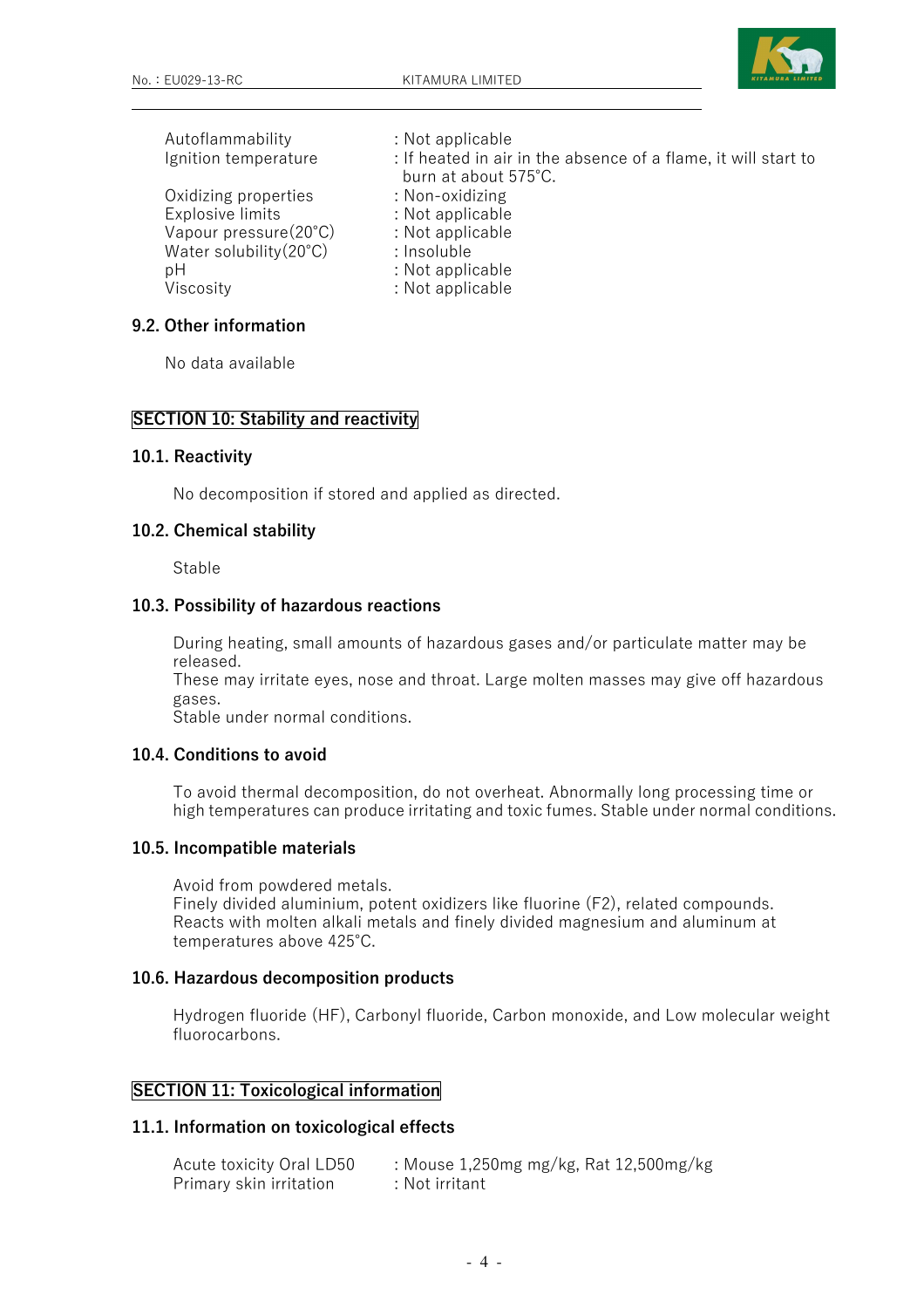

| Primary eye irritation      | : Physical irritation |
|-----------------------------|-----------------------|
| Genetic studies             | : No data available   |
| Repeated dose oral toxicity | : No data available   |
| Carcinogenic classification | : IARC GROUP 3        |

# SECTION 12: Ecological information

- 12.1. Toxicity : No data available 12.2. Persistence and : No data available degradability 12.3. Bioaccumulative potential : No data available 12.4. Mobility in soil : No data available 12.5. Results of PBT and vPvB : No data available
- assessment
- 12.6. Other adverse effects : No data available

### SECTION 13: Disposal considerations

### 13.1. Waste treatment methods

 Dump in accordance with local regulations. Combustion products will include acidic substances. Facility must be capable of handling halogenated materials.

## SECTION 14: Transport information

| 14.1. UN number                       | : Not applicable    |
|---------------------------------------|---------------------|
| 14.2. UN proper shipping name         | : Not applicable    |
| 14.3. Transport hazard class(es)      | : Not applicable    |
| 14.4. Packing group                   | : Not applicable    |
| 14.5. Environmental hazards           | : None              |
| 14.6. Special precautions<br>for user | : No data available |

## 14.7. Transport in bulk according to Annex II of MARPOL73/78 and the IBC Code:

Not applicable